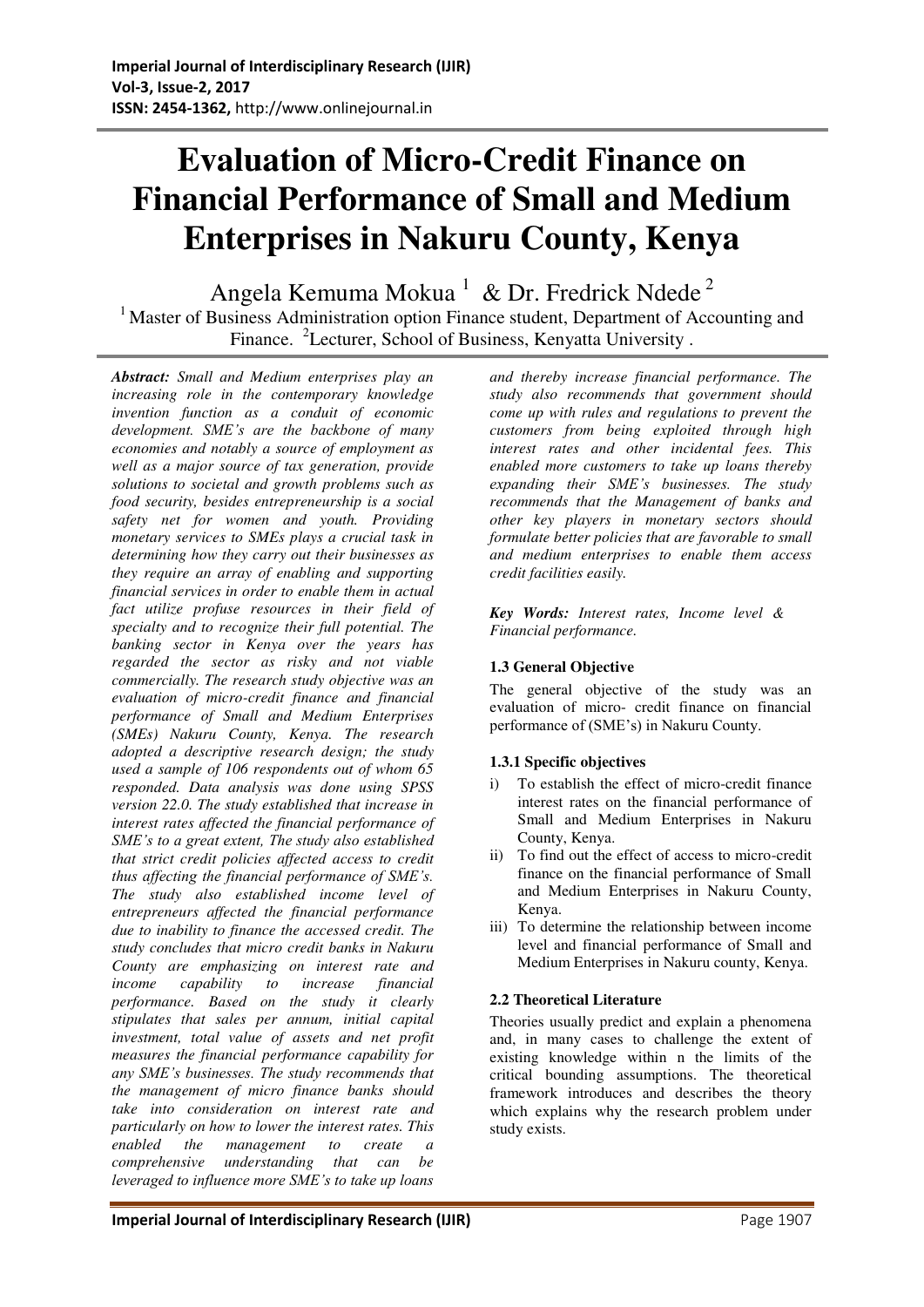# **2.2.1 Entrepreneurship Innovation Theory**

The theory was developed by Joseph Schumpeter in (1949) who is scholar in research. The theory describes an entrepreneur as a person who helps the process of economic development, in this case an entrepreneur is viewed as creative, innovative and has a foresight. According to Schumpeter innovation is viewed in different range of dimensions. An entrepreneur is termed innovative when he introduces a new product, new production method, opens up a new market, finds out a new source of raw materials and finally able to introduce a new organization in any industry.

# **2.2.2 The Financial Intermediation Theory**

The theory of Financial Intermediation emerged in 1970s with contributions from Akerlof (1970), Spence (1973) and Rothschild and Stiglitz (1976). The theory is based on the assumption that financial intermediaries are basically built on the economics of imperfect information. The existence of financial intermediaries is based on the intuition that they can reduce transaction costs and information that arise as a result of information asymmetry between borrowers and lenders. Financial intermediaries play a major role by enhancing efficient functioning of markets, in addition, factors that usually determine the amount of credit channeled through financial intermediaries

can have significant macroeconomic effects (Spence, 1973).

### **2.2.3 Pecking order theory**

Pecking order theory was suggested first by Donaldson in 1961 and was later modified by Stewart C Myers and Nicolas Majluf in 1984. Pecking order theory states that the companies will priotize their sources of financing in regard to the cost of financing. In this case there are three sources of finance internal (savings), external (debt) and equity .Internal sources of finance should be used first when depleted then debt is issued and when debt finance cannot be used anymore equity is preferred. The theory is based on asymmetric information in this case managers are knowledgeable about companies' prospects, risks and value than outside investors.

# **2.5 Conceptual Framework**

A conceptual framework is the researcher's own idea and conceptualization. It may be adaptation of a model used in a previous study with modifications to suit the inquiry or my own model. It shows the relationship between independent variable (access to credit, income level and interest rate) and dependent variable the SME'S financial performance. Refer to the figure 2.1

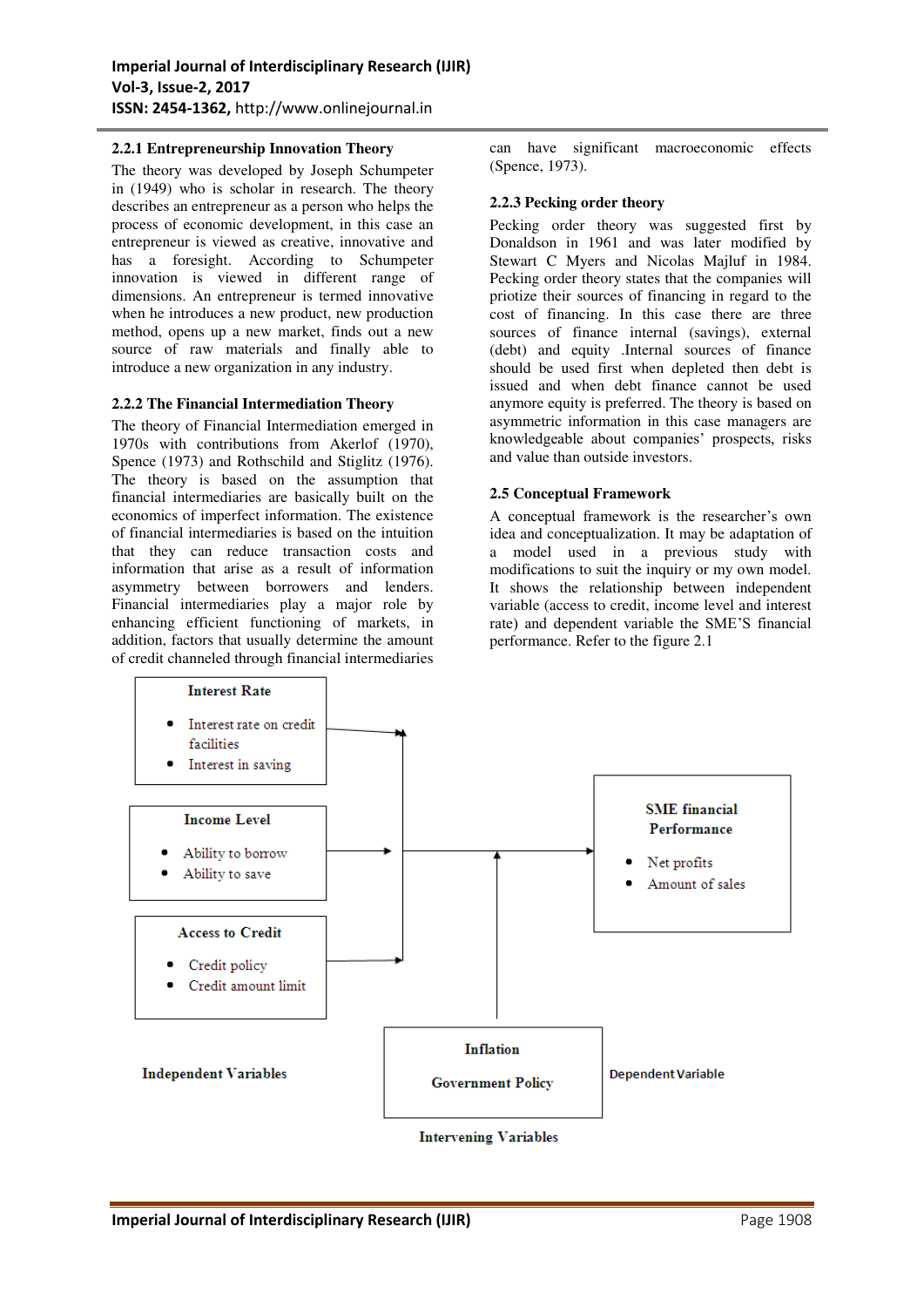### **RESEARCH METHODOLOGY**

### **3.1 Introduction**

This chapter introduces the research design and methodology of the study; it discusses all the methods and techniques that will guide the research undertaking such as research design, target population, sampling technique and sample size, data collection instruments, data collection procedure, reliability and validity, data analysis and presentation and ethical consideration with the expected results as a representation of the study.

### **3.2 Research Design**

The study used a descriptive research design, the descriptive study is concerned with finding out who, where and how much of a phenomenon, which is the concern of the study. A survey could be descriptive, exploratory or involving advanced statistical analysis. There are several studies that have employed survey design for instance; Waithanji, (2014) used survey to study SMEs operating in Nairobi that have been financed by MFIs.

### **3.3 Target Population**

The target population of the study comprised of SME"s operating in Nakuru County that were in various strata which is as follows; financial services, trade and commercial services of these SME"s as shown n the table below. In Nakuru County there are 3,090 SMEs licensed, according to (NCR 2015) Refer to table 3.1

| <b>SME's category</b> | Number of SME's<br>(Population) |
|-----------------------|---------------------------------|
| Small                 | 1410                            |
| Medium                | 1680                            |
| <b>Total</b>          | 3090                            |
| -                     |                                 |

*Source: (NCR 2015)*

### **3.4 Sampling Technique and Sample size**

The SME's in Nakuru County operate under various categories. The study adapted a stratified random sampling to obtain 53 SME's in Nakuru County, Kenya. The strata were based on the various categories as follows financial services, Trade and Commercial services. The sample size of the number of respondents was obtained using the formula by Nassiuma (2000) as indicated below;

 $n=$ 

 $Nc^2$  $C^2$ + (N-1)  $e^2$ 

Where n= sample size, N=population size, c=coefficient of variation =21%, and e=error margin (2%. In this study c will be taken as 21% and *e* to be 2%. Applying the formula

 n=  $3090(.21)^2$  $(.21)^{2} + (3090-1)(0.02)^{2}$ Sample size  $= 106$ The sample size of the study was 106 respondents.

### **Small enterprises**

1410 X 53 3090

 $= 48$ 

### **Medium Enterprises**

| 1680 X |  | 106 |
|--------|--|-----|
| 3090   |  |     |

```
=58
```
### **3.5 Data Collection instruments**

The researcher used questionnaires to collect data from SME's respondents. A questionnaire with high reliability would receive similar answers if it done repeatedly. In order to ensure uniformity in response and to encourage participation, the questionnaire will be short and structured with mostly multiple-choice selections in a likert scale. The questionnaires were preferred in this study because respondents of the study were literate and quite able to answer questions asked adequately. Likert scale was used because it was easy to understand and responses were easily quantifiable and subjective to computation of mathematical analysis Kinyua, (2014). Refer to the instruments see Appendix I.

### **3.6 Data collection Procedure**

Data collection process commenced after getting a letter from Kenyatta University authorizing the student to collect data. The researcher will use both primary and secondary. Structured questionnaires were used to collect primary data from respondents in SME's in Nakuru County. The Questionnaire was self-administered to two respondents per SME then the questionnaires were collected after five days. Secondary data was obtained from related materials in the periodicals, journals and books relevant to the study.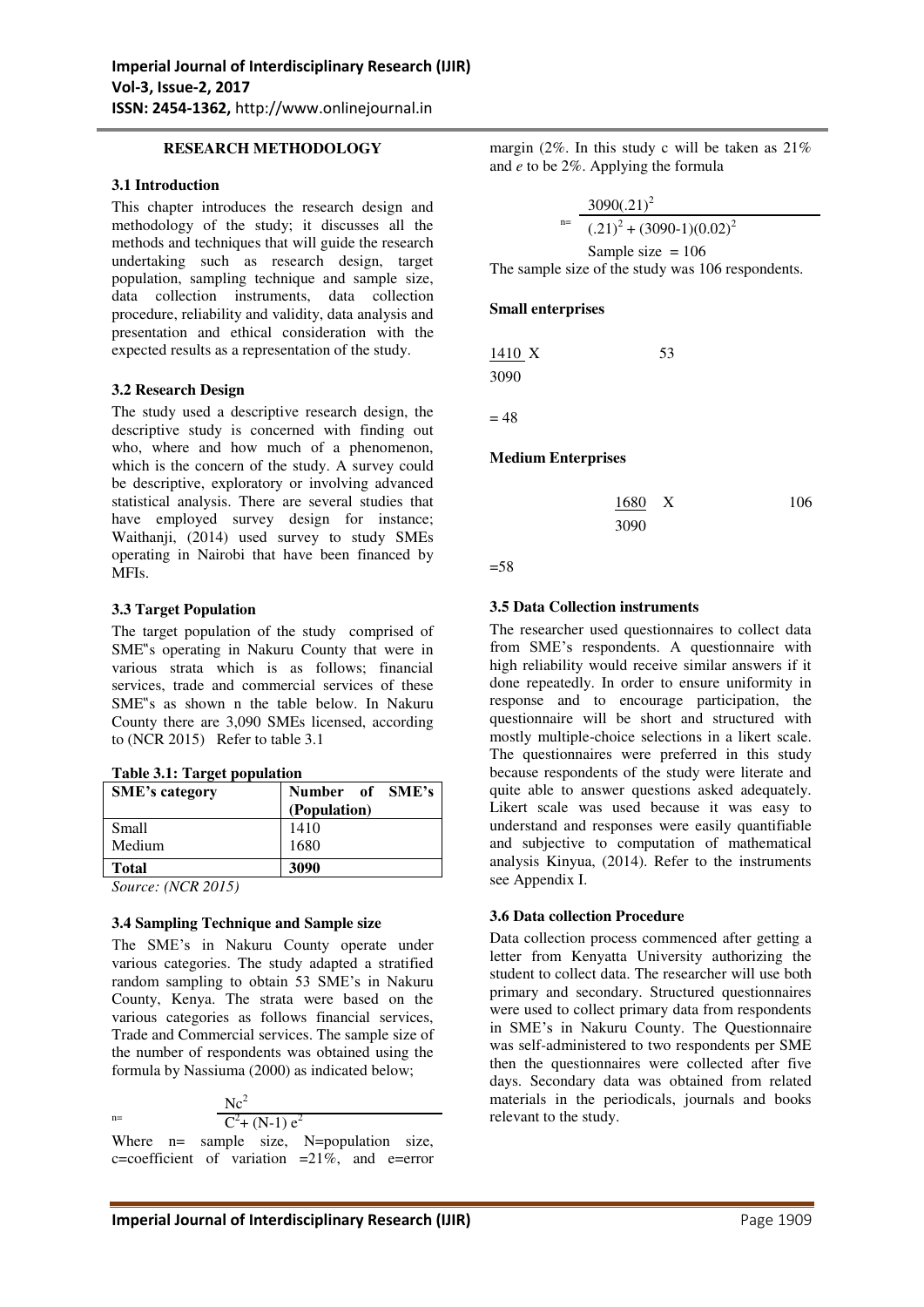### **3.7 Reliability and validity**

Reliability is achieved when research instrument has internal consistency. Reliability is determined by administering an assessment at two different points in time to the same individuals and determining the correlation or strength of association of the two sets of scores (Kothari, 2011).

Validity is the degree to which an instrument measures that what it was to measure Kothari, 2013).The validity of research instruments is achieved when they measure what they are intended for and do so clearly without accidentally including other factors. The validity of this research instrument was measured through the opinion of experts especially the research

supervisor, who is knowledgeable in the field. Any ambiguity or non-clarity in the questionnaire items was cleared before the questionnaire was taken to the field for data collection.

### **3.8 Data Analysis and Presentation**

Kothari (2009) argues that data collected has to be processed, analyzed and presented in accordance with the outlined measures. The study data analysis involves the transformation of data into meaningful information for decision making, editing, error correction, rectification of omission and finally putting together or consolidating information. Kothari, (2013) argues that regression is the working out of a statistical relationship between one or more variables. The research data collected was analyzed qualitatively and quantitatively. The researcher model for the study was multiple regression models and analysis of variance (ANOVA) to show the effect and influence of the independent variables on the dependent variables. The model is specified as follows;

 $Y=\beta_0+\beta_1X_1+\beta_2X_2+\beta_3X_3+\varepsilon$ 

### **Table 4.3: Interest Rate**

Where: Beta  $(\beta)$  is the constants

 $(B_0, \beta_1, \beta_2, \beta_3)$  are coefficients.

Y = SME's Financial Performance

 $X_1$  = Interest Rate

 $X_2$  = Income level

 $X_3$  = Access to credit

 $\varepsilon$  = error term

### **RESEARCH FINDINDS AND DISCUSSIONS**

### 4.**1 Introduction**

This chapter shows results and discusses findings as per the objectives of the study. After receipt of questionnaires from the field, raw data was analyzed, summarized and presented in form of tables and graphs to reflect statistics that accompany explanation for better understanding. The study was set to determine how micro-credit interest rates affect the financial performance of SME's.

### **4.4.1 Micro-credit Interest Rate and financial performance of SME's**

Most of the respondents strongly agreed that high interest rates on loans to SME's affect the economy of the business with a mean of 4.65 and standard deviation of 64.3% indicating that interest rates on loans has an influence on financial performance (Aldrich,2005). Most of the respondents strongly agreed with opinion that low interest rate on individual savings discourage individual saving with a mean score of 4.54 and a standard deviation of 79%. This is an indication of high response rate therefore managers need to articulate on the issue to ensure better financial performance. Low interest rates have a positive effect on the financial performance of SME's, (Nkeobuna 2012).

|                                                                                 | N  | <b>Mean</b> | <b>Std. Deviation</b> |
|---------------------------------------------------------------------------------|----|-------------|-----------------------|
| Low interest rate increases loan uptake by SME's                                | 65 | 3.72        | .839                  |
| High interest rate decrease loan uptake by SME's                                | 65 | 3.95        | .891                  |
| High interest rate on individual SME's saving increases<br>SME's saving ability | 65 | 4.28        | .839                  |
| Low interest rate on individual savings discourage<br>individual saving         | 65 | 4.54        | .788                  |
| High interest rate on loans to SME's may affect the<br>economy of the business  | 65 | 4.65        | .643                  |
| Valid N (listwise)                                                              | 65 |             |                       |

### **Descriptive Statistics**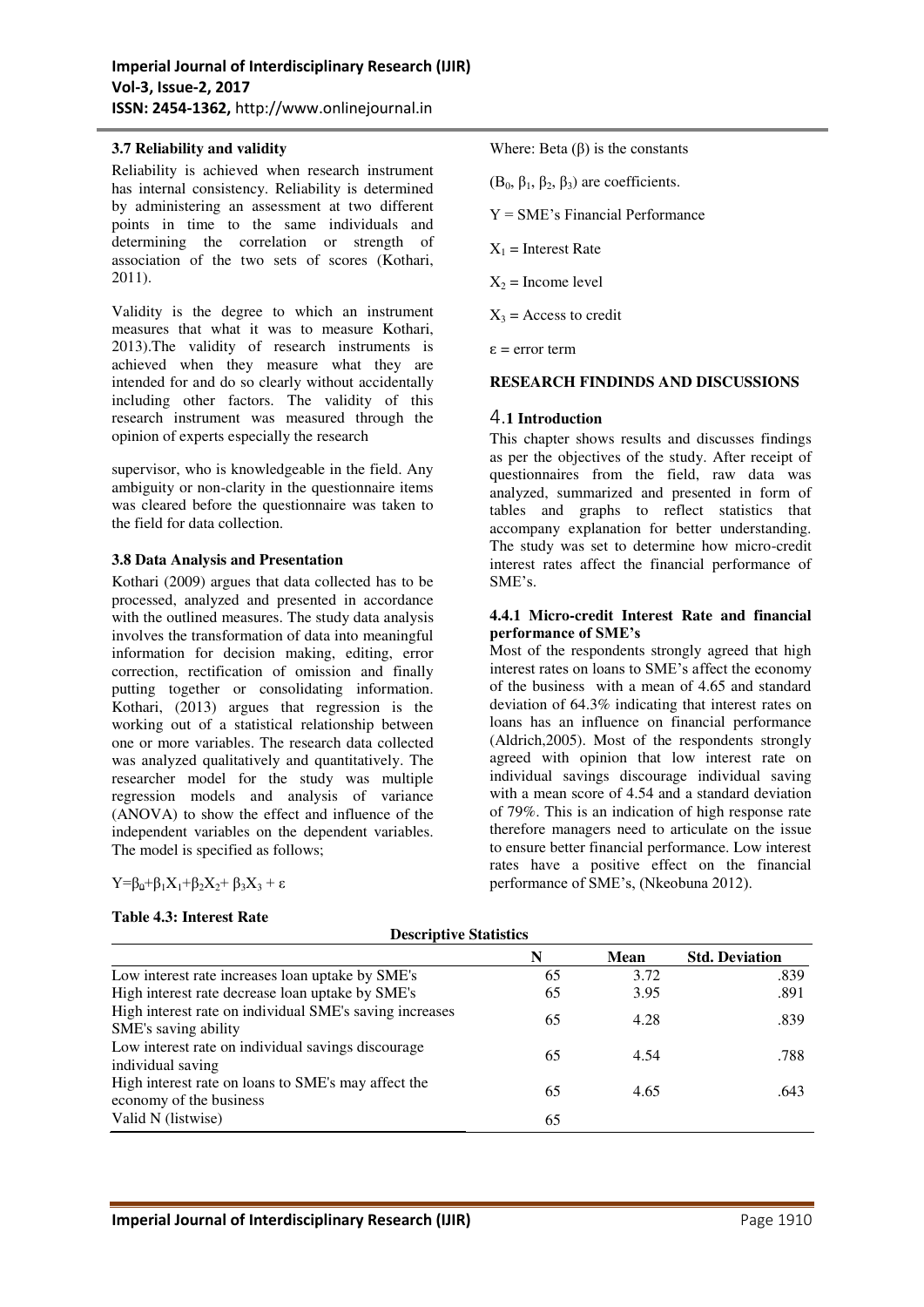### **4.4.2 Income Level and financial performance of SME's**

Most of the respondents strongly agreed with opinion that high level of income determines ability to pay workers by SME's with a mean score of 4.60 and a standard deviation of 61% clearly indicating that a bigger number of response rate. Most of the respondents strongly agreed that high level of income determines ability to save more by SME's with a mean of 4.58 and a standard deviation of 81% clearly signifying that higher

**Table 4.4: Income Level** 

income level will give more room for saving by the SME's. Most of the respondents agreed that commercial banks in Kenya lends out loans to SME's based on security in terms of income level with a mean of 4.42 and a standard deviation of 66%, Clearly showing high response rate. This clearly shows that banks would lend out loans on terms of security basis. Apparently, Income level of the entrepreneurs determines the ability to pay loans on time as well as collateral for loans, Idowu, (2012).

# **Descriptive Statistics N Mean Std. Deviation**  High level of income determines ability to pay workers 65 4.60 .607 .607 High level of income determines ability to save more by  $65$  4.58 .808 .808 High level of income determines ability to borrow by SME's 687 High income level increases the security for SME's owners to borrow more loans 65  $4.45$  .685 owners to borrow more loans Most commercial banks in Kenya lends out loans to SME's based on security in terms of income level. 65 65 4.42 .659 Valid N (listwise) 65

# **4.4.3 Access to Credit and financial performance of SME's**

Most of the respondents agreed that limited access to credit products discourages borrowing by SME's with a mean of 4.45 and a standard deviation of 64%. Most of the respondents strongly agreed that strict credit policies hinder access to credit SME's having a mean of 4.48 and a standard deviation of 62% a clear indication of a good response rate.

Therefore banks should make favorable policies that would accommodate borrowing of credit facilities by the SME's. Most of the respondents agreed that credit of amount available determines the extent of business operations by SME's having a mean of 4.40 and a standard deviation of 88%. Basically access to credit exerts a considerable positive effect on financial performance of SME's, Ahiawodzi, (2012).

### **Table 4.5: Access to Credit**

|                                                                                            | N  | Mean | <b>Std. Deviation</b> |
|--------------------------------------------------------------------------------------------|----|------|-----------------------|
| Credit of amount available determines the extent of business<br>operations by SME's        | 65 | 4.40 | .880                  |
| Strict credit policies hinder access to credit to SME's                                    | 65 | 4.48 | .615                  |
| Limited to credit products discourage borrowing by SME's                                   | 65 | 4.45 | .638                  |
| Access to credit information enhances the SME's chance and<br>ability to borrow more loans | 65 | 4.43 | .749                  |
| Access to credit has been made easy and affordable by most<br>commercial banks in Kenya.   | 65 | 4.49 | .664                  |
| Valid N (listwise)                                                                         | 65 |      |                       |

**Descriptive Statistics**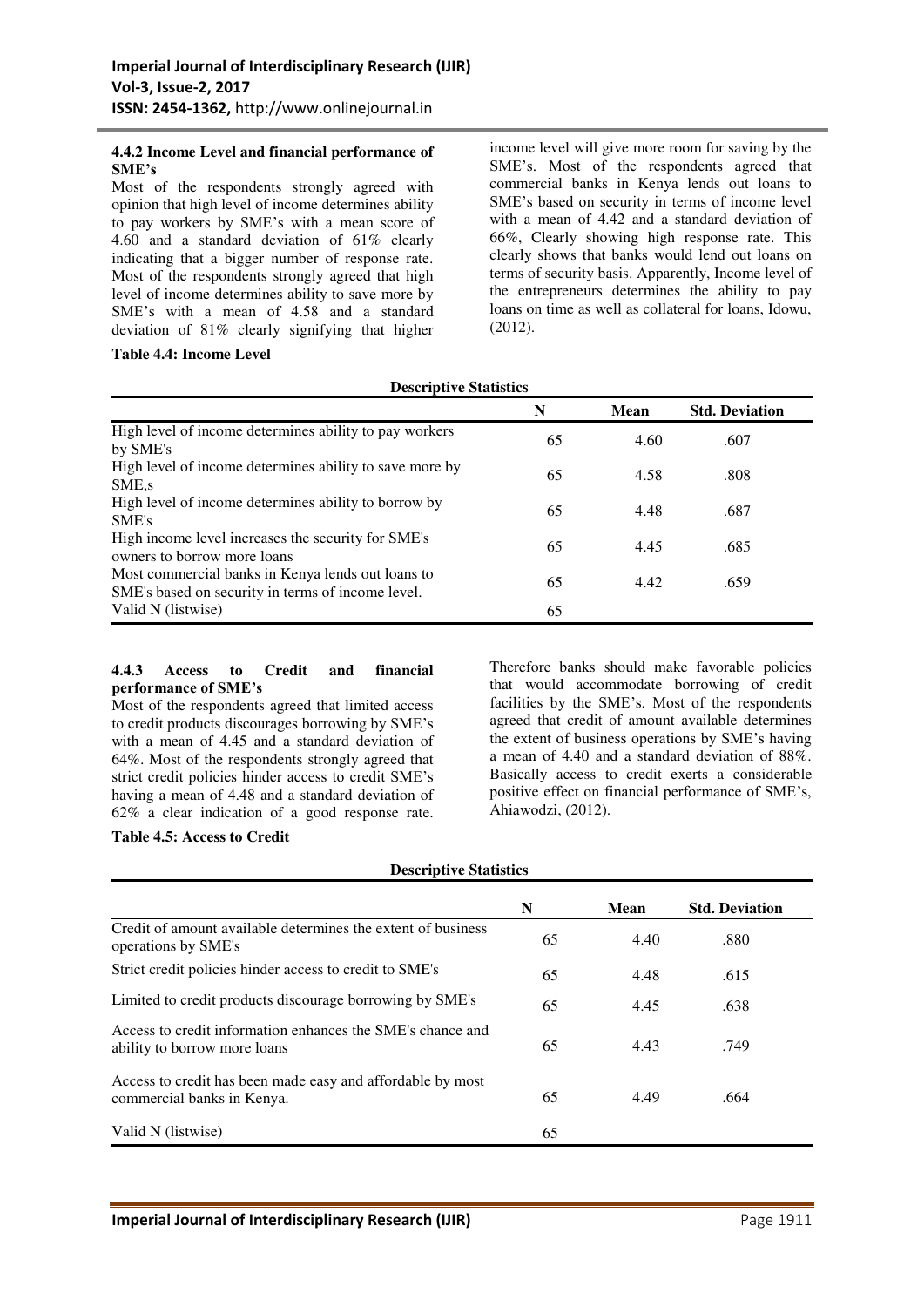### **4.4.4 Financial Performance**

From the findings above most of the respondents agreed that low operations expenses increases financial performance with a clear mean indication of 4.40 and a standard deviation of 75% showing a significant response rate. Most of the respondents strongly agreed that high interest rate for SME borrowers may affect financial performance having a mean of 4.45 and a standard deviation of 69%. Apparently, cost of finance determines the extent

### **Table 4.6: Financial Performance**

of borrowing, Nkeobuna, (2012). Most of the respondents strongly agreed that access to credit facilities increases the financial performance of the SME's with a mean of 4.54 and a standard deviation of 76%. Access to credit has a positive relationship on financial performance of SME's, Ahiawodzi, (2012). Financial performance for the SME's is based on the following variables; net profit, total value for assets, sales per annum, initial capital investments and how much accessed as credit.

### **Descriptive Statistics**

|                                                                                            | N  | Mean | <b>Std. Deviation</b> |
|--------------------------------------------------------------------------------------------|----|------|-----------------------|
| Low operations expenses increases financial performance                                    | 65 | 4.40 | .746                  |
| High interest rate for SME's borrowers may affect financing<br>performance                 | 65 | 4.45 | .685                  |
| Decrease in income generation affects financial performance                                | 65 | 4.48 | .773                  |
| Access to credit facilities increases the financial performance<br>of the SME's            | 65 | 4.54 | .761                  |
| High income levels for SME's loan borrower's increases<br>financial performance for banks. | 65 | 4.55 | .751                  |
| Valid N (listwise)                                                                         | 65 |      |                       |

### **4.5 Correlation Analysis**

Karl Pearson's correlation coefficient was used to compute the correlation between the dependent variable and the independent variables. According to Kothari, (2008), this relationship is assumed to be linear and the correlation coefficient ranges from -1.0 (perfect negative correlation) to +1.0 (perfect positive relationship). The correlation relationship). The correlation coefficient was calculated to determine the strength of the relationship between dependent

and independent variables (Kothari, 2013). From table 4.8, the analysis indicates the coefficient of correlation, r equal to 0.038, 0.121 and 0.120 for interest rate, income level, and access to credit respectively. This indicates positive relationship between the independent variables namely interest rate, income level and access to credit and the dependent variable financial performance. The results are presented by table 4.7.

### **Table 4.7: Correlation Analysis**

| Correlations                 |                              |                         |                        |                         |  |  |
|------------------------------|------------------------------|-------------------------|------------------------|-------------------------|--|--|
|                              | <b>Financial Performance</b> | <b>Interest</b><br>Rate | <b>Income</b><br>Level | <b>Access to Credit</b> |  |  |
| <b>Financial Performance</b> |                              |                         |                        |                         |  |  |
| <b>Interest Rate</b>         | .038                         |                         |                        | ٠                       |  |  |
| Income Level                 | .121                         | .185<br>$\bullet$       |                        | $\ddotsc$               |  |  |
| Access to Credit             | .120                         | .679                    | $.262*$                |                         |  |  |

**Correlations**

**\*. Correlation is significant at the 0.05 level (2-tailed).** 

Source**:** Research data (2016)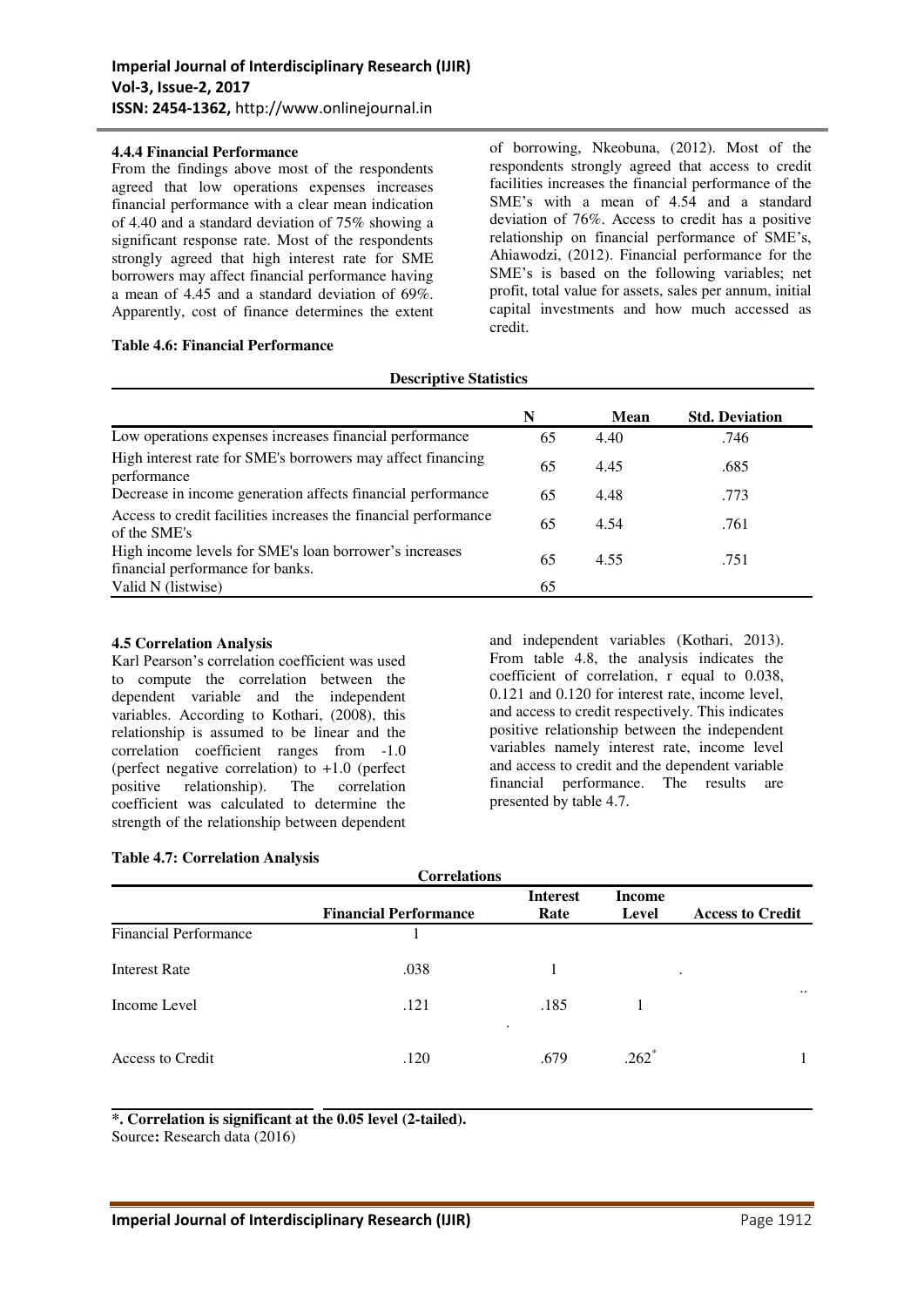### **4.6 Regression Analysis**

Is a statistical model for estimating the relationships among variables (David, 2005).It includes many techniques for models and analyzing several variables, when the focus is on the relationship between a dependent variable and one or more independent variables (Cressie,2011).

### **4.6.1 Analysis of Variance (ANOVA)**

The study used ANOVA to establish the significance of the regression model. In testing the significance level, the statistical

significance was considered significant if the p-value was less or equal to 0.05. Table 4.10 below clearly shows that regression model is significant to evaluation of micro-credit finance and financial performance of small & medium enterprises in Nakuru County. The results indicate high reliability based on the significant level with Frequency of 23% and P value of 0.000. The results are presented by table 4.8.

# **Table 4.8: ANOVA**

| <b>Model</b> |            | <b>Sum of Squares</b> | Df | <b>Mean Square</b> |       | Sig.               |
|--------------|------------|-----------------------|----|--------------------|-------|--------------------|
|              | Regression | 34.136                |    | 11.379             | 2.376 | 0.000 <sup>b</sup> |
|              | Residual   | 292.079               | 61 | 4.788              |       |                    |
|              | Total      | 326.215               | 64 |                    |       |                    |

**ANOVA<sup>a</sup>**

a. Dependent Variable: Financial Performance

b. Predictors: (Constant), Access to Credit, Interest Rate, Income Level *Source: Research data (2016)* 

### **4.7 Inferential statistics**

The study used multiple regressions to determine the relationship between independent variables and dependent variable. As depicted in table 4.11 below, there was a positive relationship between financial performance and the three variables.

### **Table 4.9: Multiple Regression Analysis**

| Coefficients <sup>a</sup> |                              |        |                                                 |                     |        |      |
|---------------------------|------------------------------|--------|-------------------------------------------------|---------------------|--------|------|
|                           |                              |        | <b>Unstandardized Coefficients Coefficients</b> | <b>Standardized</b> |        |      |
| <b>Model</b>              |                              | B      | <b>Std. Error</b>                               | <b>Beta</b>         | Т      | Sig. |
|                           | (Constant)                   | 14.959 | 4.345                                           |                     | 3.442  | .001 |
|                           | <b>Interest Rate</b>         | .145   | .110                                            | .161                | 1.313  | .194 |
|                           | Income Level                 | .110   | .119                                            | $-.114$             | $-926$ | .358 |
|                           | <b>Access to Credit</b> .314 |        | .129                                            | .303                | 2.436  | .018 |

a. Dependent Variable: Financial Performance

*Source: Research data (2016)* 

The regression equation was:

 $Y = 14.959 + 0.145X_1 + 0.110X_2 + 0.314X_3$ 

Where;

 $Y =$  the dependent variable (Financial Performance of SME's)

 $X_1$  = Interest Rate

 $X_2$  = Income Level

 $X_3$  = Access to Credit

The regression equation above has established that taking all factors into account (Financial Performance as a result of interest rate, income level and access to credit constant at zero, financial performance 14.959). A unit increase in interest rate would lead to a 0.145 decrease

in financial performance. A unit increase in income level would lead to a 0.110 increase in financial performance. A unit increase in access to credit would lead to a 0.314 increase in financial performance (Kothari, 2008).These coefficients indicate the extent to which each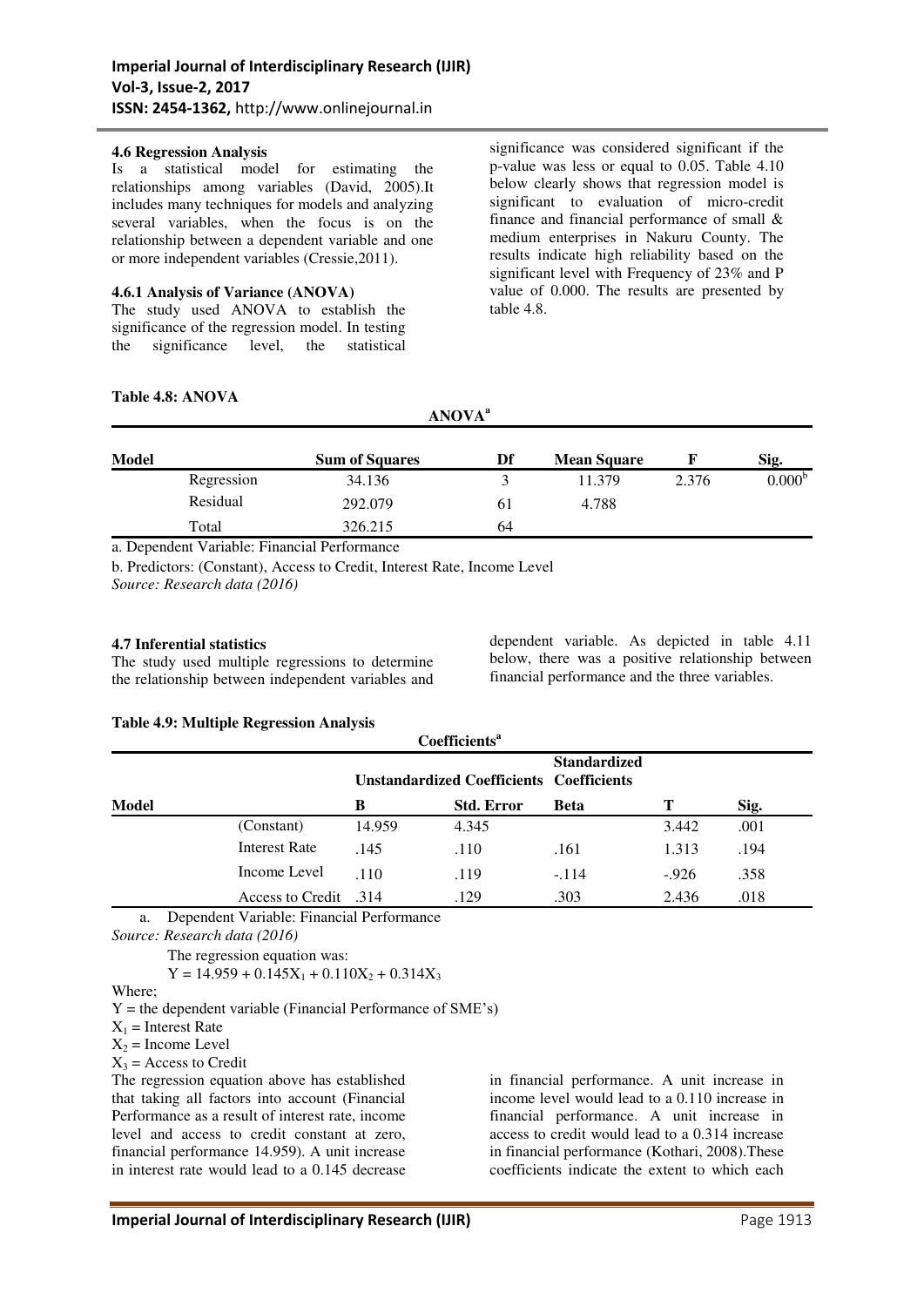of the variables affects the financial performance of small and medium enterprises in Nakuru County.

### **SUMMARY, CONCLUSIONS AND RECOMMENDATIONS**

# **5.1 Introduction**

The chapter provides the summary of the findings from chapter four, and it also gives the conclusions and recommendations of the study based on the objectives of the study. The chapter finally presents the limitations of the study and suggestions for further studies and research.

# **5.2 Summary of the Study**

The study was set out to evaluate the impact of micro-credit finance and financial performance of SME's in Nakuru County. Descriptive survey design was used as the suitable research design and data collected using questionnaires and the participants were 65 respondents from SME's. The dependent variable of study was the financial performance of SME'S and the independent variables were interest rate, access to credit and income level. Data was presented using tables and graphs. The study objective one was to establish the effect of micro-credit interest rate on financial performance of SME's in Nakuru County. Findings from the research , based on data analysis was that Most of the respondents strongly agreed with opinion that low interest rate on individual savings discourage individual saving with a mean score of 4.54 and a standard deviation of 79%. Besides, high interest rates on loans to SME's affect the economy of the business with a mean of 4.65 and standard deviation of 64.3% indicating that interest rates on loans had an influence on financial performance. Cost of finance is the greatest obstacle to accessing finance, Beck, (2007).

The study objective two was to determine the relationship between income level and financial performance of SME's in Nakuru County. Findings from the research , based on data analysis was that, Most of the respondents strongly agreed with opinion that high level of income determines ability to pay workers by SME's with a mean score of 4.60 and a standard deviation of 61% clearly indicating that a bigger number of response rate, as well as high level of income determines ability to save more by SME's with a mean of 4.58 and a standard deviation of 81% clearly signifying that higher income level will give more room for saving by the SME's, thus directly affecting the financial performance of the business. Apparently the level of income determines the entrepreneur's ability to pay loans as well as collateral to access credit, Idowu, (2004).

The study objective three was to find out the effect of access to micro-credit finance on financial performance of SME's. It was discovered that limited to credit products discourages borrowing by SME's with a mean of 4.45 and a standard deviation of 64%. Besides, strict credit policies hinder access to credit SME's having a mean of 4.48 and a standard deviation of 62%. Therefore banks should make favorable policies that would accommodate borrowing of credit facilities by the SME's. Credit amount available determines the extent of business operations by SME's having a mean of 4.40 and a standard deviation of 88% and directly influences the financial performance of SME's. Access to credit exerts a considerable positive effect on financial performance of SME's, Ahiawodzi, (2012).

Finally, the study found out that most of the respondents agreed that low operations expenses increases financial performance with a clear mean indication of 4.40 and a standard deviation of 75% showing a significant response rate. Most of the respondents strongly agreed that high interest rate for SME borrowers may affect financial performance having a mean of 4.45 and a standard deviation of 69%. Financial performance is achieved through incorporation of the following indicators; net profit, total value assets, sales made per annum, initial capital investment and how much accessed as credit facilities.

# **5.3 Conclusion**

Based on the findings of this study the following conclusions were drawn:

The results reveal that interest rate, income level and access to credit had a strong positive and significant correlation on financial performance of small & medium enterprises in Nakuru County. The study also concludes that micro credit banks in Nakuru County are emphasizing on interest rate and income capability to increase financial performance. Based on the study it clearly stipulates that sales per annum, initial capital investment, total value of assets and net profit measures the financial performance capability for any SME's businesses.

### **5.4 Recommendations**

Based on the following findings of this study the following recommendations were made:

The study recommends that the management of micro finance banks should take into consideration on interest rate and particularly on how to lower the interest rates. This will enable the management to create a comprehensive understanding that can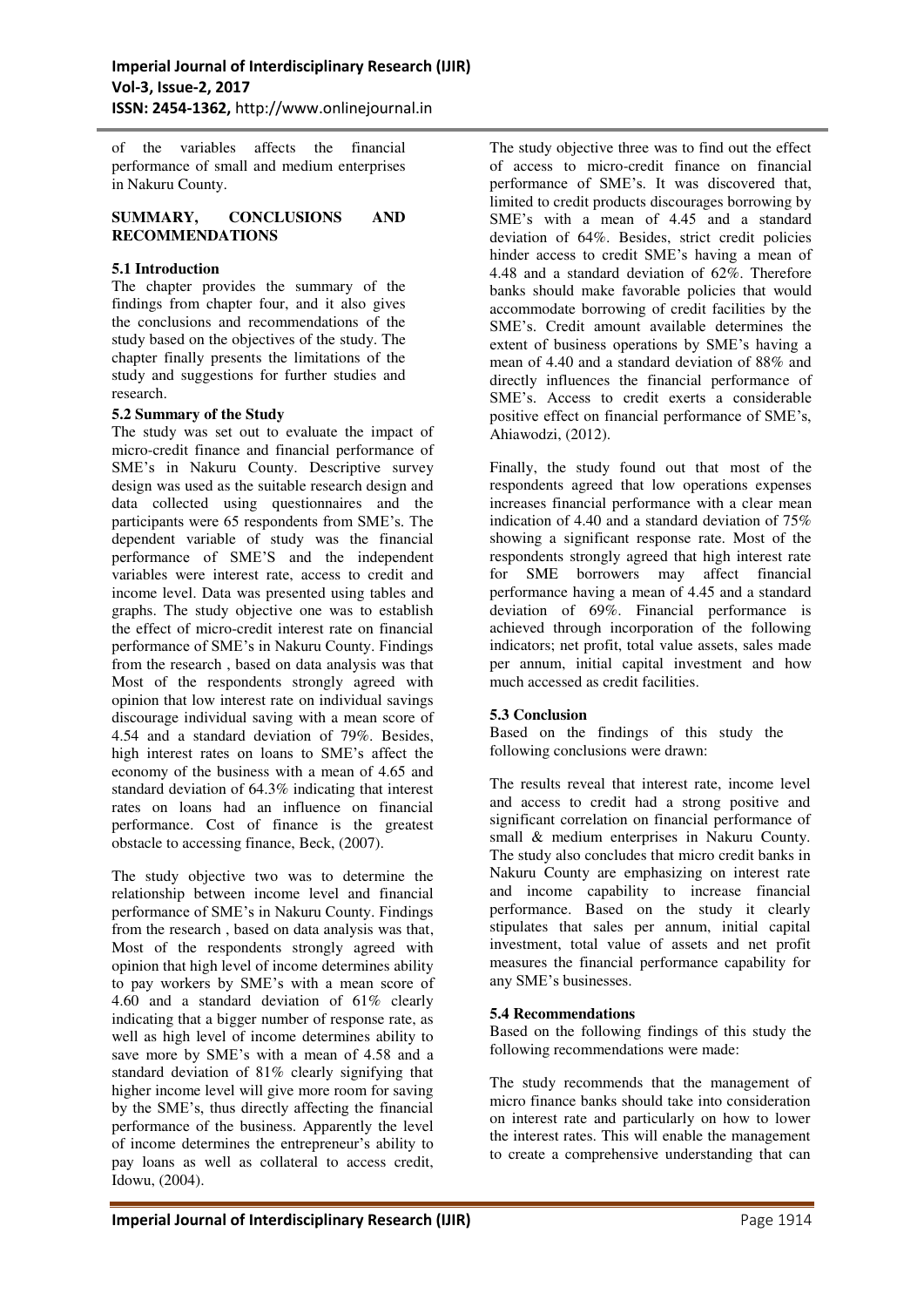be leveraged to influence more SME's to take up loans and thereby increase financial performance.

The government should come up with rules and regulations to prevent the customers from being exploited through high interest rates and other incidental fees. This will enable more customers to take up loans thereby expanding their SME's businesses.

Management banks and other key players in monetary sectors should formulate better of policies that are favorable to small and medium enterprises to enable them access credit facilities easily.

# **5.5 Limitation of the Study**

The study faced challenges of time constraint which limited the researcher from collecting data for the study particularly where the respondent delayed in filling the questionnaire and travelling for collecting the filled questionnaires. The researcher had to adjust to the limited timeframe so that the study could be completed within the stipulated period. The respondents were also found to be uncooperative because of the sensitivity of the information that was required for the study. The researcher explained to the respondents that the information they provided was to be held confidential and was only for academic purpose only. There was also limitation of finances hence limiting vigorous data analysis. Errors when analyzing the data and also arise when respondents hold information which they consider confidential and sensitive. The researcher had to source for additional funds so that the research could be completed as planned.

### **5.6 Suggestions for Further Research**

The general objective of this study was evaluation of micro-credit finance on financial performance of small and medium enterprises in Nakuru County. Specifically, this study evaluated the impact of interest rate, income level and access to credit on financial performance of small & medium enterprises in Nakuru County. These factors are not exhaustive hence further research can be carried out to unearth other areas like securitization, mortgages and on how they affect financial performance on SME's.

The study limited itself to small and medium enterprises only whereas the banking sector is very wide and constitutes microfinance institutions and Sacco's that also issue loans to finance mortgages. It would be an interesting idea for future researchers to do a comparative study on the same variables with either microfinance institutions or Sacco's to find out whether the findings and conclusion drawn from this study will hold then compare the findings to make reliable conclusions.

### **REFERENCES**

- 1. Madole, H (2013) Effect of microcredit finance on financial performance of SME's in Tanzania *www.google.com/search*
- 2. Waithanji, S.W (2014), Effects of microcredit finance on the financial performance of SME's in Kiambu County" *[www.google.com/search](http://www.google.com/search)*
- 3. Aldrich, M. (2005). *A handbook of Management Techniques.* London.
- 4. Adolfson M. (2002). Optimal economic policy delegation under incomplete exchange rate, *Working Paper Series in Economics and Finance: 477*.
- 5. Ahiawodzi, K. (2012). "Access to Credit and Growth of SME's, in Ghana", Banking and Finance Department, University Professional Studies, Ghana.
- 6. Nkeobuna (2012). To evaluate the relationship between micro-credit finance and financial performance of SME's in Ghana, Kwame Nkrumah University of Ghana.
- 7. Ahmed, M. Adams, Bhuiya, A. & Chowdhury, M. (2000). The market for lemons: quality uncertainty and market systems, *Quarterly Journal of Economics: 48:488-500.*
- 8. Beck .T & Levine .R, (2005), SME's growth and poverty. *Journal of Economic growth 10. 199-229.*
- 9. Idowu .H. (2012), The impact of microfinance on Small and Medium sized enterprises in Nigeria, *Journal of International finance, 56, 55-57.*
- 10. Idowu .J. (2004). The impact of microcredit finance on Small and Medium Enterprises in Ghana. *Journal of International finance*.
- 11. Barnes, C. (2001), the credit channel of fiscal policy transmission, *The Journal of Economic Perspectives 9: 27-48. 62*
- 12. Bernanke, S. & Blinder, S. (1995). Federal funds rate and the channels of financial<br>transmission. The American Economic transmission, *The American Economic*  Review: 82:90-92.
- 13. Coleman, E. (2006). Microfinance in northeast Thailand, *World Development, 34 (9): 1612- 1638.*
- 14. Copestake, J (2001). The impact of Microcredit: in Zambia, *Development Studies Journal 37 (4): 81-100.*
- 15. Cressie, G. A. (2011). *Management Theory & Practice.* (6th Edition ed.). Geraldine Lyons.
- 16. *David A. Freedman ,Statistical Models: Theory of Practice, Cambridge University Press. (2005)*
- 17. Diagne, & Zeller,(2001). Market oriented approach for SME's, Washington
- 18. D.C: Zeller and Meyer (Eds), 196-217.T. (1996). Imperfect information, Quarterly *Journal of Economics 90, 651 -666*.